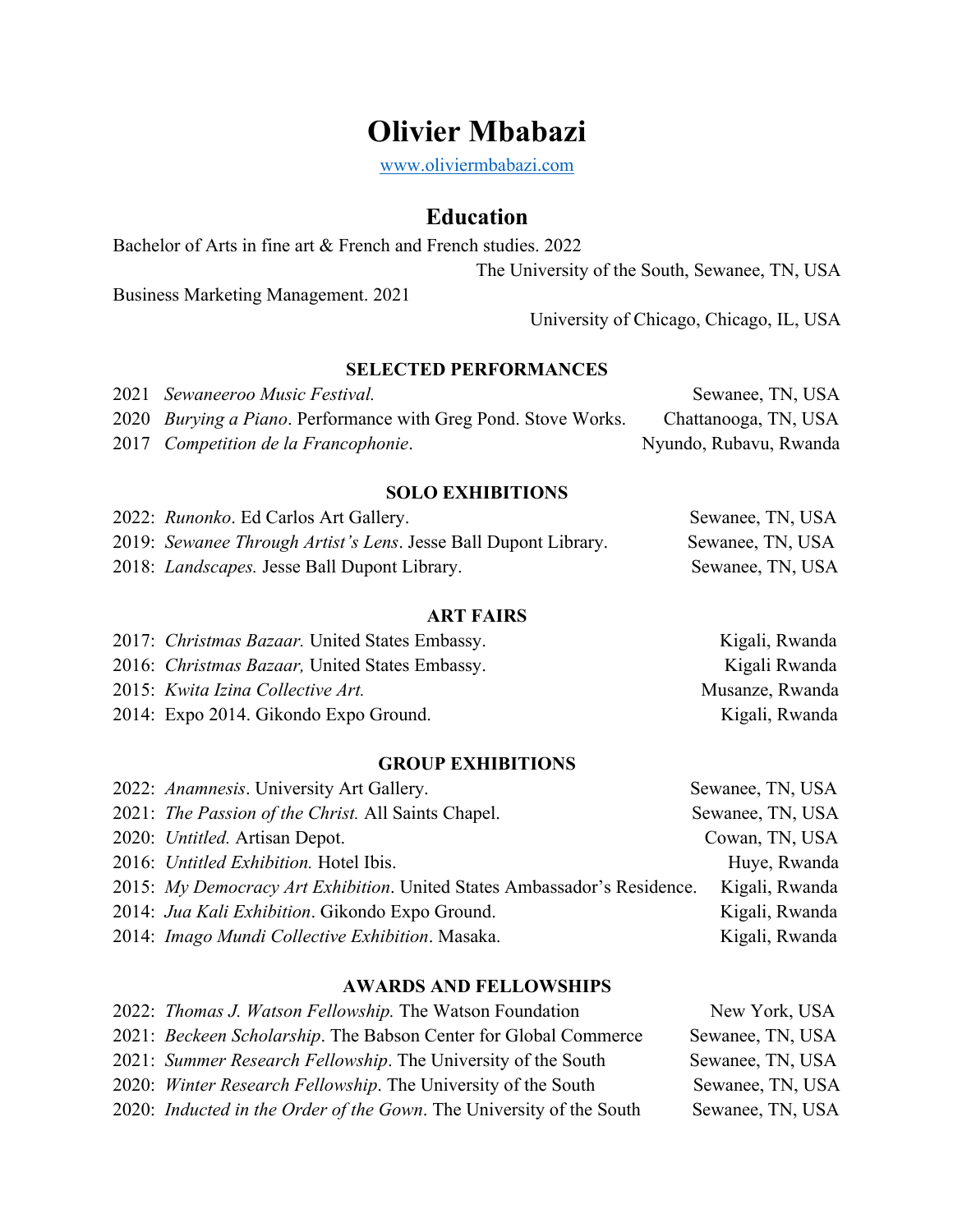| 2019: Summer Research Fellowship. The University of the South                                   | Sewanee, TN, USA |
|-------------------------------------------------------------------------------------------------|------------------|
| 2018: <i>International Merit Scholarship</i> . The University of the South                      | Sewanee, TN, USA |
| 2016: <i>National Music Scholarship</i> . Workforce Development Authority (WDA). Kigali, Rwanda |                  |
| 2014: Certified with Honors. Kunst Gymnasium.                                                   | Alzey, Germany   |

# **PROFESSIONAL EXPERIENCE**

| 2021: Art facilitator, The Global Home, The University of the South. | Sewanee, TN, USA |
|----------------------------------------------------------------------|------------------|
| 2021: Art facilitator, The Sewanee Interfaith Advisory Board.        | Sewanee, TN, USA |
| 2020: Art facilitator, The Office of Global Citizenship.             | Sewanee, TN, USA |

### **INTERNSHIPS**

| Sewanee, TN, USA                                                                                                                                                                                                                                                                                                                                                                                                                                                                                                                                                         |
|--------------------------------------------------------------------------------------------------------------------------------------------------------------------------------------------------------------------------------------------------------------------------------------------------------------------------------------------------------------------------------------------------------------------------------------------------------------------------------------------------------------------------------------------------------------------------|
| Sewanee, TN, USA                                                                                                                                                                                                                                                                                                                                                                                                                                                                                                                                                         |
| Monteagle, TN, USA                                                                                                                                                                                                                                                                                                                                                                                                                                                                                                                                                       |
| Sewanee, TN, USA                                                                                                                                                                                                                                                                                                                                                                                                                                                                                                                                                         |
| Sewanee, TN, USA                                                                                                                                                                                                                                                                                                                                                                                                                                                                                                                                                         |
| Sewanee, TN, USA                                                                                                                                                                                                                                                                                                                                                                                                                                                                                                                                                         |
| Kigali, Rwanda                                                                                                                                                                                                                                                                                                                                                                                                                                                                                                                                                           |
| Kigali, Rwanda                                                                                                                                                                                                                                                                                                                                                                                                                                                                                                                                                           |
| Kigali, Rwanda                                                                                                                                                                                                                                                                                                                                                                                                                                                                                                                                                           |
| Rubavu, Rwanda                                                                                                                                                                                                                                                                                                                                                                                                                                                                                                                                                           |
| 2021: Codirector. Bonner's Business Development and Marketing Team.<br>2021: Marketing Intern. Friends of Canon Gideon Foundation.<br>2021: Advertising Intern, Farmers Insurance.<br>2021: Studio Assistant, University of the South.<br>2020: Summer Research Fellow, University of the South.<br>2019: Staff Photographer, Sewanee Purple, University of the South.<br>2019: Summer Research Fellow, BAG Innovation.<br>2018: Product Developer Intern, Manumetal Ltd.<br>2016: Vice President, Iwacu Art Center.<br>2015: Vice president, Umurunga Arts Ltd, Nyundo. |

# **PUBLICATIONS AND PRESS**

2022: Two Members of the Class of 2022 Awarded Watson Fellowships. The University of the South. https://new.sewanee.edu/news/two-members-of-the-class-of-2022-awarded-watsonfellowships/

2022: Artist of the Week. https://thesewaneepurple.org/2022/02/18/artist-of-the-week-oliviermbabazi-c22/

2021: SewaneebcAlumni. "Meet Olivier" https://www.instagram.com/p/CWEZ5mUPx9K/ )

2021: Babson Center for Global Commerce. "Olivier Mbabazi, C'22, a studio Art Major recently completed the Summer Business Scholars Program at Booth School of Business, University of Chicago."

https://www.instagram.com/p/CTF589zFeo0/?utm\_source=ig\_web\_copy\_link

2021: The Sewanee Interfaith. "Art major Olivier Mbabazi will lead us through artistic activities designed to help us decompress at the end of a hectic semester."

https://www.instagram.com/p/CHkvLJqlE94/?utm\_source=ig\_web\_copy\_link

2021: The University of the South, Sewanee. "A picture-perfect Friday afternoon finds Olivier Mbabazi, C'22, engaged with a familiar subject for the final assignment of the semester for his Painting from Life class." https://www.facebook.com/sewanee/posts/a-picture-perfect-fridayafternoon-finds-olivier-mbabazi-c22-engaged-with-a-fami/10158485321461195/